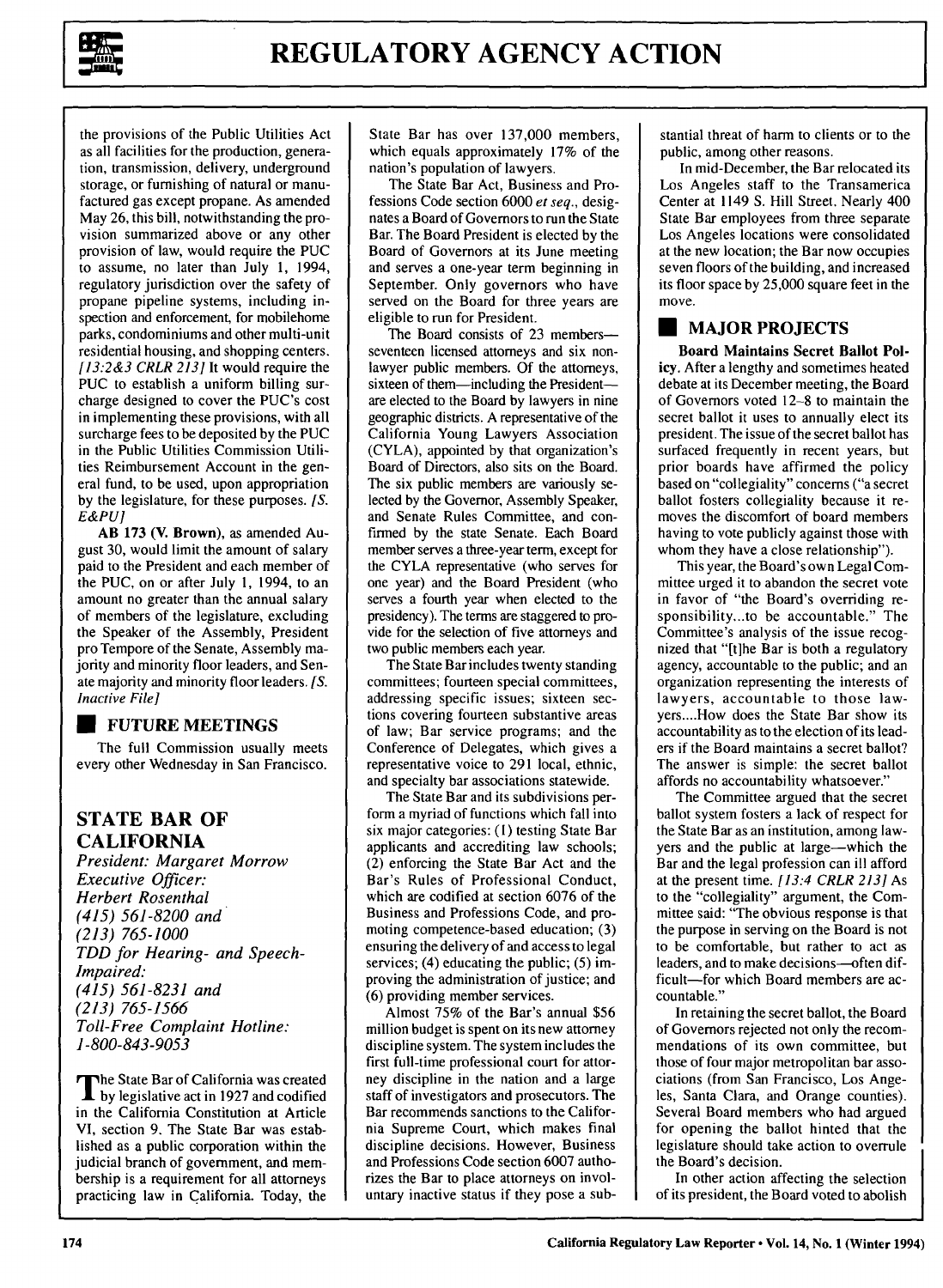

its prior practice of permitting absentee ballots, but made it easier for Board members to attend the election by moving the election to a Saturday.

**First Progress Report of the Commission on the Future of the Legal Profession and the State Bar.** On December 4, chair Patricia Phillips presented the Board of Governors with the first progress report of the Commission on the Future of the Legal Profession and the State Bar. The 30-member Commission has been divided into six subcommittees (Discipline, Admissions and Competence, Administration of Justice Resources, Services To and For Lawyers, Bar Structure and Organization, Trends in the Law, and Lawyers and the Public and Professionalism), and is currently in its information-gathering and research phase. The Commission conducted four public hearings in late October in an effort to "identify trends and driving forces," and is beginning what Phillips called "the visioning process" which will document the Commission's visions of the legal profession in the next quarter-century.

The Commission was originally intended to study the future role of the integrated State Bar in regulating the legal profession, but has significantly broadened its scope such that Bar structure is only one of many foci. *[13:4 CRLR 213- 14]* The Commission was also originally unbudgeted, but spent \$60,000 in Bar dues from its creation in June to October 31. Phillips estimated that the Commission will spend \$250,000 before its duties are completed in December 1994.

**Morrow Appoints Task Forces to Improve Attorney-Client Relations, Evaluate Bar's New Discipline System.** During the fall, Bar President Margaret Morrow appointed the members of two important task forces whose creation she announced shortly after her election. First, Morrow named several members of the Board of Governors to a new Client Relations Task Force, whose purpose is to develop ways to improve attorney client communication and minimize misunder- ,standings which lead to client dissatisfaction, complaints to the Bar's disciplinary system, and the poor public image of the legal profession. The Task Force, which is chaired by Board member Susan Troy, includes members Joseph Bergeron, Wendy Borcherdt, Michael Case, Maurice Evans, Donald Fischbach, and James Towery. The Task Force is working toward establishing a pilot program for mediation of attorney-client disputes, a lawyer education program emphasizing the impact of good client relations in a successful practice (which may possibly become required as part of lawyers' minimum continuing legal education obligations), and a public outreach program highlighting the client's role in the attorney-client relationship. The public outreach program may take the form of volunteer attorneys speaking at meetings of community social clubs (such as the Kiwanis, Elks, Rotary, and Optimists clubs) to disseminate information to the public regarding their rights and responsibilities when hiring an attorney, and aspects of an attorney's code of ethics.

Second, Morrow appointed eleven members to a "blue-ribbon" committee which will conduct a review of the Bar's four-year-old revamped discipline system. *[13:4* CRLR *214]* Retired U.S. Ninth Circuit Court of Appeals Judge Arthur L. Alarcon chairs the committee, which began work immediately and is scheduled to conclude the review by September 1994. Other committee members include Aviva K. Bobb, a former presiding judge of the Los Angeles Municipal Court; Robert C. Bonner, a partner in the Los Angeles office of Gibson, Dunn & Crutcher; Cedric C. Chao, a partner with Morrison & Foerster in San Francisco; Los Angeles trial lawyer Johnnie L. Cochran Jr.; William S. Davila, president of Vons Companies and a public member on the Board of Governors; Pamela S. Edwards, a partner with KPMG Peat Marwick of Oakland; Dennis B. Jones, executive officer of the Sacramento Superior and Municipal Courts; Virginia C. Nelson, a sole practitioner from San Diego and former president of the San Diego County Bar Association; Stuart K. Rappaport, public defender of Santa Clara County; and Charles **0.** Schetter, a director in McKinsey & Company, Inc. The discipline system review committee plans to hold public hearings in several locations throughout the state in the spring of 1994.

State **Bar Rulemaking.** The following is a status update on proposed regulatory amendments considered by the State Bar in recent months and described in detail in previous issues of the *Reporter:*

*\* Attorney Advertising.* At its October meeting, the Board of Governors considered six proposed new attorney advertising standards under Rule of Professional Conduct 1-400. Among other things, the six standards (which were the subject of a public comment period which ended in June 1993) would prohibit **(1)** advertising in the form of a trade or fictitious name unless the ad also states the name and State Bar number of the member who practices law under such trade or fictitious name; (2) advertising (except professional announcements) which does not state the

name and State Bar number of the attorney responsible for it; (3) the use of dramatizations in advertising, unless they include a disclaimer stating "this is a dramatization"; (4) attorney advertising of "no fee" contingency arrangements unless the ad also specifies whether clients are liable for the attorney's expenses in handling a case; (5) advertising which states or implies that legal services are available in a language other than English unless the ad also states the name and employment title of the person who speaks the language other than English and discloses that such person is not a State Bar member, if that is the case; and (6) mailers (except for professional announcements) that do not bear the word "advertisement" or "newsletter" on every page. *[13:4 CRLR 215; 13:2&3 CRLR 219]* Due to opposition expressed by three major private bar associations, the Board referred the standards back to the Committee on Admissions and Competence for further revision.

At its December meeting, the Committee adopted amendments to the proposed standards. Specifically, the Committee decided to delete standard **(1)** above regarding trade names, reasoning that it has been substantively incorporated into revised standard (2). The Committee revised standard (2), regarding the identification of the name and State Bar number of at least one attorney behind all advertising, to prohibit "a 'communication,' except professional announcements, in the form of an advertisement primarily directed to seeking professional employment primarily for pecuniary gain transmitted to the general public or any substantial portion thereof by mail or equivalent means or by means of television, radio, newspaper, magazine or other form of commercial mass media which does not state the name of the member responsible for the communication." The Committee slightly modified standard (3) regarding dramatizations to require attorneys who use them in advertising to state "this is a dramatization" or words of similar import. The Committee amended standard (5), the foreign language provision, to delete the disclosure requirement (a) where the member can personally provide legal services in the advertised foreign language, and (b) regarding the name of the non-member who speaks the foreign language. Finally, the Committee slightly amended standard (6) regarding mailers, to require them to bear the word "advertisement" or "newsletter", or words of similar import, on every page.

At this writing, the Bar does not intend to republish the modified version of these advertising standards for an additional public comment period, and the Board of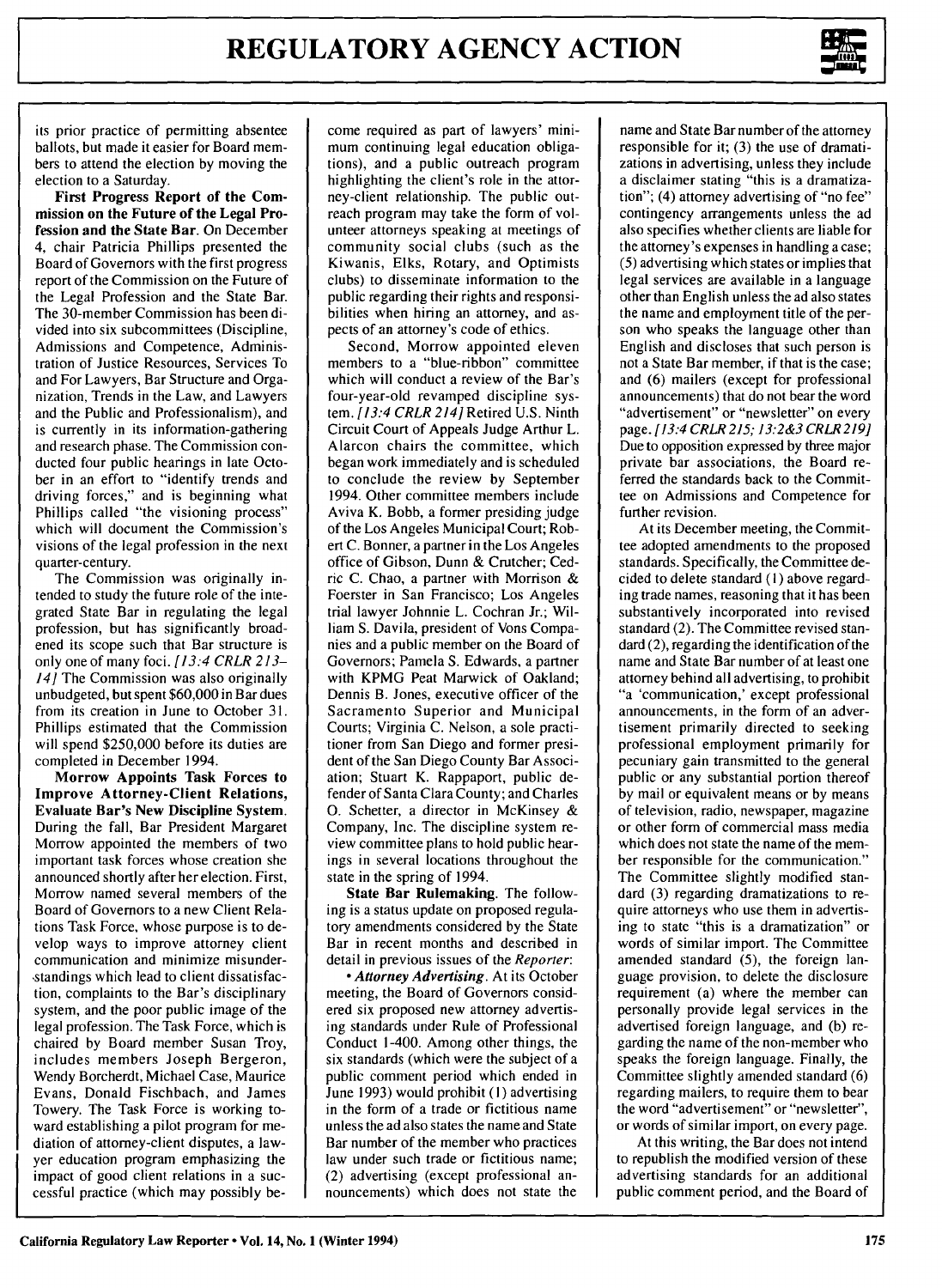

Governors is scheduled to consider them at its April meeting.

On December 2, the public comment period closed on two additional proposed advertising standards published by the Committee last August. One standard would require attorneys who regularly solicit business through the mail to disclose to the recipient where the attorney obtained his/her name. The other would require attorneys to charge no more than the fee originally advertised; fees advertised in telephone directories must be adhered to for one year, and fees advertised elsewhere must be effective for90 days. *[13:4 CRLR* 215] At this writing, the Committee is scheduled to discussed the comments received on the proposed standards at its January meeting.

**\*** *Gifts to Attorneys From Clients.* At its November meeting, the Board's Committee on Admissions and Competence discussed the differences between AB 21 (Umberg) (Chapter **293,** Statutes of **1993),** a portion of which (with certain exceptions) invalidates donative bequests made in wills, trusts, and similar instruments to the attorney who prepared the instrument, and its proposed amendments to Rule of Professional Conduct 4-400. *[13:4 CRLR 217; 13:2&3 CRLR 220]* The proposed amendments to Rule 4-400 would prohibit State Bar members from **(1)** inducing a client to make a gift, including a testamentary gift, to the member or the member's parent, child, sibling, or spouse, except where the client is "related to" the member, and (2) preparing an instrument giving any gift from a client to the member or the member's parent, child, sibling, or spouse, except where the client is "related to" the member. Committee staff noted that AB 21 expands the universe of individuals who may not take under an instrument drafted by the attorney to include (I) the attorney who drafted or transcribed, or caused to be drafted or transcribed, such instrument; (2) a cohabitant with such attorney; (3) certain relatives of such attorney by blood or marriage; or (4) certain business associates of such attorney.

Following extensive discussion at its November meeting and again at its December meeting, the Committee released a modified version of Rule 4-400. As revised, the rule states that "[a] member shall not: (A) induce a client to make any gift, including a testamentary gift, to the member or to a person related to the member; or (B) prepare an instrument giving any gift from a client, including a testamentary gift, to the member or to a person related to the member, except where the client is related to the member or transferee." The Discussion section to the re-

vised rule states that a person "related to" the member means the member's spouse or predeceased spouse; relatives and spouses of relatives within the third degree of the member, the member's spouse, or predeceased spouse; cohabitants with the member; partners or shareholders of any partnership or corporation in which any person described previously has a 10% or greater ownership interest, and any employee of such person, partnership, or corporation; and employees of the member. A client "related to" the member means the member's spouse or predeceased spouse, relatives and spouses of relatives within the third degree of the member, the member's spouse, or predeceased spouse; and cohabitants with the member. A client "related to" the transferee means the transferee's spouse or predeceased spouse; relatives and spouses of relatives within the third degree of the transferee, the transferee's spouse or predeceased spouse; and cohabitants with the transferee.

At this writing, the comment period on the revised version of Rule 4-400 closes on March **11.**

*- Employment of Disbarred, Suspended, or Inactive Lawyers.* On October 18, the public comment period closed on the proposal of the Committee on Admissions and Competence to adopt new Rule 1-311, which would prohibit a State Bar member from employing a disbarred, suspended, or inactive status lawyer unless **(1)** the activities of such employee do not constitute the practice of law; (2) the employee has no direct contact with the clients of the member; and (3) the employee does not receive, disburse, or otherwise have any involvement with client trust funds or property. At this writing, the Committee is scheduled to consider the comments at its January meeting.

*- Deposit of Advance Fees in Trust Account.* In June 1992, the Board of Governors adopted amendments to Rules of Professional Conduct 3-700 and 4-100, to require that all advance fees paid by a client to a State Bar member be placed in the member's client trust account unless the member's written fee agreement expressly provides that the fee paid in advance is earned when paid or is a "true retainer" as that term is defined in Rule 3-700(D)(2). *[12:4 CRLR 235]* Although the Bar submitted these rule changes to the California Supreme Court in October 1992, the court has not yet approved them at this writing.

*- Use of the Term "Certified Specialist."* On July **16,** the public comment period closed on the Bar's proposal to adopt a new version of Rule of Professional

Conduct 1-400(D)(6), which would prohibit a California attorney from advertising as a "certified specialist" unless the attorney is certified by the Bar's Board of Legal Specialization or by another entity approved by the Bar to designate specialists. *[13:1 CRLR 142]* Bar staff is currently reviewing the comments received; at this writing, this proposal has not been scheduled on the Board of Governors' agenda.

*- Discrimination in Management of a Law Practice.* In July **1993,** the Board of Governors forwarded to the California Supreme Court proposed Rule 2-400, which would provide that "in the management or operation of a law practice a [State Bar] member shall not unlawfully discriminate or knowingly permit unlawful discrimination on the basis of race, national origin, sex, sexual orientation, religion, age or disability in: **(I)** hiring, promoting, discharging or otherwise determining the conditions of employment of any person; or (2) accepting or terminating representation of any client." *[12:4 CRLR 235-36]* At this writing, the Court has yet to take action on the proposed rule.

*- Copies of Documents for Clients.* In September 1993, the Board of Governors forwarded proposed new Rule of Professional Conduct 3-520, which would require attorneys to provide to a client, upon request, one copy of any significant document or correspondence received or prepared by the attorney relating to the employment or representation, to the California Supreme Court for review and apprcval. *[13:1 CRLR 142]* At this writing, the rule has not yet been approved by the court.

# **LEGISLATION**

**Coalition Drops Proposed Ballot Initiative Limiting Contingency Fees. In** November, Californians for Fair Liability Laws (CFLL), a coalition of business groups headed by former Senator Barry Keene, abandoned its efforts to place an initiative on the November 1994 ballot limiting attorney contingency fees to \$25,000 or less for the first \$ 100,000 of an award, and to an even lower percentage on larger amounts. *[13:4 CRLR 216]* CFLL dropped the effort after Farmers Group Insurance Company, one of the major backers of the initiative, withdrew its support. Farmers' withdrawal was reportedly due to threats by the California Trial Lawyers Association to air a television commercial publicizing a recent \$57 million bad faith judgment against Farmers.

AB 1287 (Moore), as amended September 8, would, until January **1,** 1997, enact a comprehensive scheme for the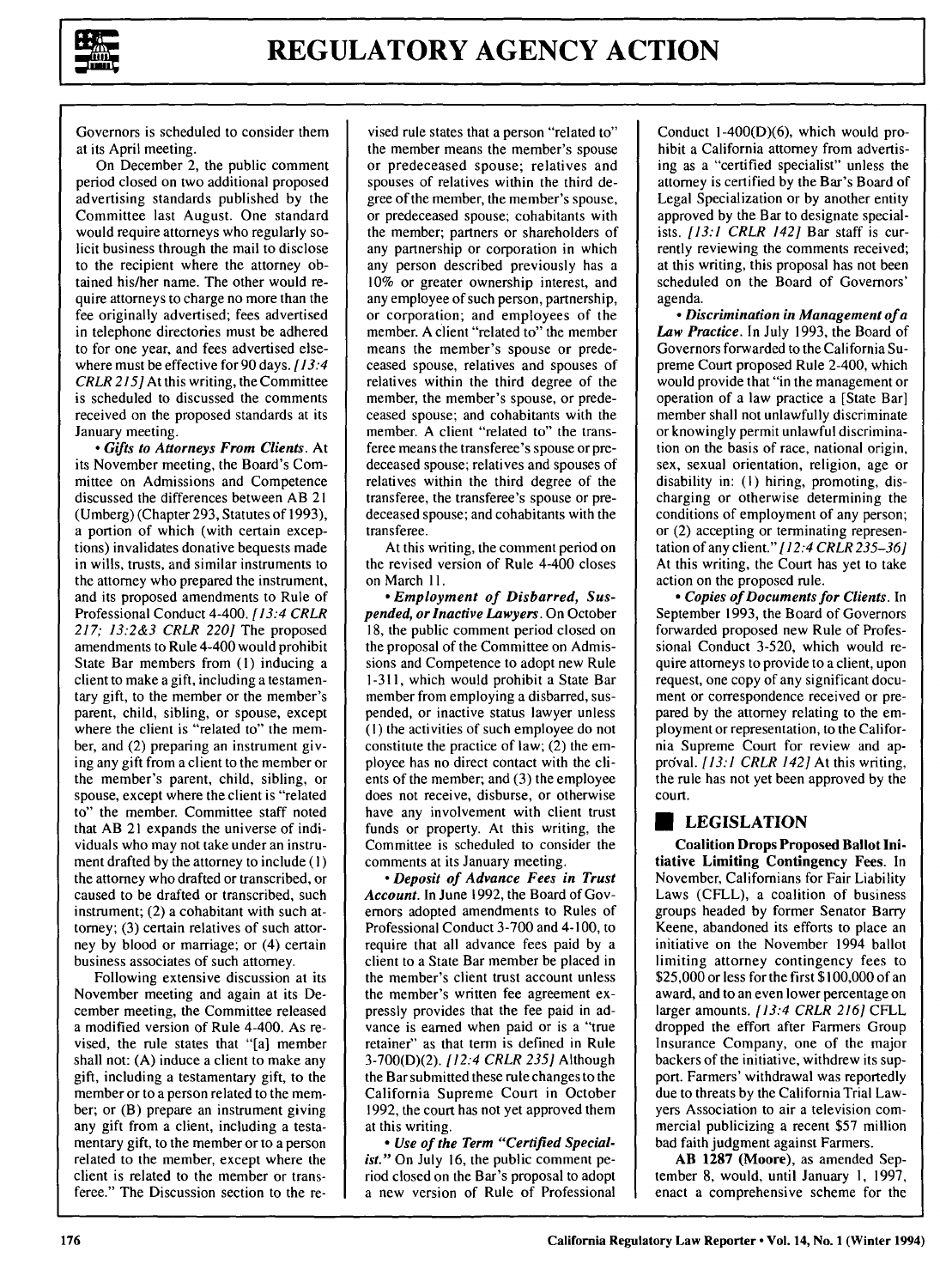

identification, study, and regulation of nonlawyer providers (also called "legal technicians" or "independent paralegals") under the jurisdiction of the Department of Consumer Affairs. The Bar has consistently opposed Assemblymember Moore's attempts to create a registration program to certify non-lawyer "legal technicians" to practice in underserved areas of law such as landlordtenant, immigration, and consumer law. Several years ago, the Board of Governors opposed a full-blown registration program requiring training, testing, retesting, and limited areas of practice. *[11:4 CRLR 211- 12]* Since then, the bill has been watered down by its sponsors in an attempt to secure Bar neutrality, but the Bar now opposes the watered-down version of the bill because it does not require training and testing. *[A. Inactive File]*

**AB 602** (Speier), as amended September 8, would authorize recovery of attorneys' fees by a prevailing plaintiff in an action to recover prescribed hospital, medical, or disability benefits for a life-threatening cancer condition; and make unenforceable any contractual waiver of the right to attorneys' fees under the bill. *[S. Inactive File]*

**AB 108 (Richter).** Under existing law, every pleading is required to be signed by the party or his/her attorney. Existing law authorizes every trial court to order a party, the party's attorney, or both, to pay any reasonable expenses, including attorneys' fees, incurred by another party as a result of bad faith actions or tactics, as defined, that are frivolous or solely intended to cause unnecessary delay, as specified. As amended June 22, this bill would provide as a pilot project applicable only in Butte, San Diego, San Bernardino, and Riverside counties, until January 1, 1998, unless that date is extended or deleted by later enacted legislation, that, except as specified, the signature of an attorney or party on any pleading, motion, and any other paper filed or served in a civil action, constitutes a certificate that he/she has read the paper, has made a reasonable inquiry into the allegations, and presents it in good faith and not for an improper purpose. The bill would require any pleading, motion, or other paper that is not signed to be stricken unless it is promptly signed after the omission is called to the attention of the pleader or moving party. The bill would require an appropriate sanction to be imposed by the court if a paper is signed in violation of these requirements. The bill would also require the Judicial Council to conduct a specified study of the pilot project and report its findings to the Legislature on or before January 1, 1997. *[S. Jud]*

**AB 335** (Ferguson). Existing law authorizes the State Bar to establish and administer a minimum continuing legal education program. Existing law also exempts from this program retired judges, officers and elected officials of the State of California, full-time law professors, and full-time employees of the state of California, as specified. As amended June 9, this bill would delete the exemptions for officers and elected officials of the state of California. *[S.* Jud]

AB **500** (Goldsmith). Existing law provides with respect to the settlement of civil actions that, if an offer made by a defendant is not accepted and the plaintiff fails to obtain a more favorable judgment, the plaintiff shall not recover his/her costs and shall pay the defendant's costs from the time of the offer. A similar provision, at the discretion of the court, applies to offers by a plaintiff which are not accepted by the defendant. As amended June 8, this bill would add reasonable attorneys' fees, at the discretion of the court, from the time of the offer to the costs recoverable under this provision, but these new provisions would not apply to personal injury actions in superior court. The bill would also authorize, in lieu of accepting a settlement offer, an offeree to request binding arbitration which would, at the discretion of the court, preclude the offeror from recovering attorneys' fees under the above provisions. *[A. Jud]*

**AB 2302** (Morrow), as amended May 4, would require mandatory mediation in certain civil actions upon the filing of a request for mediation **by** a party against whom a complaint or cross-complaint has been filed, within thirty days of the latter filing. *[A. Jud]*

**AB 2300 (Morrow).** Existing law authorizes, and in certain cases requires, the courts to submit civil matters for arbitration **by** retired judges or licensed attorneys. Under these provisions of existing law, the parties are entitled to a trial de novo after arbitration, but, with certain exceptions, are liable for specified costs of the arbitration and prescribed expert witness fees, and may not recover costs as a prevailing party, unless the party obtaining the trial **de** novo obtains a more favorable judgment, in either the amount awarded or the type of relief granted, than under the arbitration award. Under existing law, in superior courts with ten or more judges where the amount in controversy, in the opinion of the court, will not exceed **\$50,000,** the court is required to submit the matter to this arbitration. Under existing law, other superior courts may provide for submittal of these cases to this arbitration **by** local court rule where the amount

in controversy, in the opinion of the court, will not exceed \$50,000. Under existing law, in superior courts with fewer than ten judges and which have not adopted such a local rule, matters are required to be submitted to this arbitration if the plaintiff files an election therefor and agrees that the arbitration award shall not exceed \$50,000. As amended June 9, this bill would, until January 1, 1996, increase the above \$50,000 maximums to \$100,000. *IS.* Judl

SB **102** (Lockyer). Existing law, as determined by the California Supreme Court in *Neary v. Regents of University of California,* 3 Cal. 4th 273, authorizes an appellate court to reverse a trial court judgment upon the stipulation of the parties. As amended May 13, this bill would specify that an agreement or stipulation of the parties may not be the basis for reversing or vacating a judgment duly entered by a court of competent jurisdiction, except upon a showing of substantial legal or factual justification. The bill would declare agreements to the contrary to be violative of prescribed public policy, except upon a showing of substantial legal or factual justification. *[A. Jud]*

# **\* LITIGATION**

On November 29, the U.S. Supreme Court denied *certiorari* in *Lawline v. American Bar Association, et al.,* No. 93-529, thus leaving intact the Seventh Circuit Court of Appeals' decision in the case, 956 **F.2d** 1378 (1992). The complaint asserted antitrust and constitutional challenges to two legal ethics rules recommended by the ABA and adopted by the Illinois Supreme Court and the U.S. District Court for the Northern District of Illinois. Specifically, plaintiffs challenged ABA Model Rule 5.4(b), which provides that "[a] lawyer shall not form a partnership with a nonlawyer if any of the activities of the partnership consist of the practice of law," and Model Rule 5.5(b), which states that "[a] lawyer shall not: assist a person who is not a member of the bar in the performance of activity that constitutes unauthorized practice of law." [Editor's Note: The California Supreme Court has adopted similar rules in California Rules of Professional Responsibility **1-3** 10 and 1-300, respectively.]

Plaintiffs formed Lawline in 1978, an unincorporated association of lawyers, paralegals, and laypersons. Lawline operates a legal referral service to route lowincome members of the public who need legal assistance to young lawyers who charge reduced fees and to legal services organizations, and to answer legal questions from the public without charge over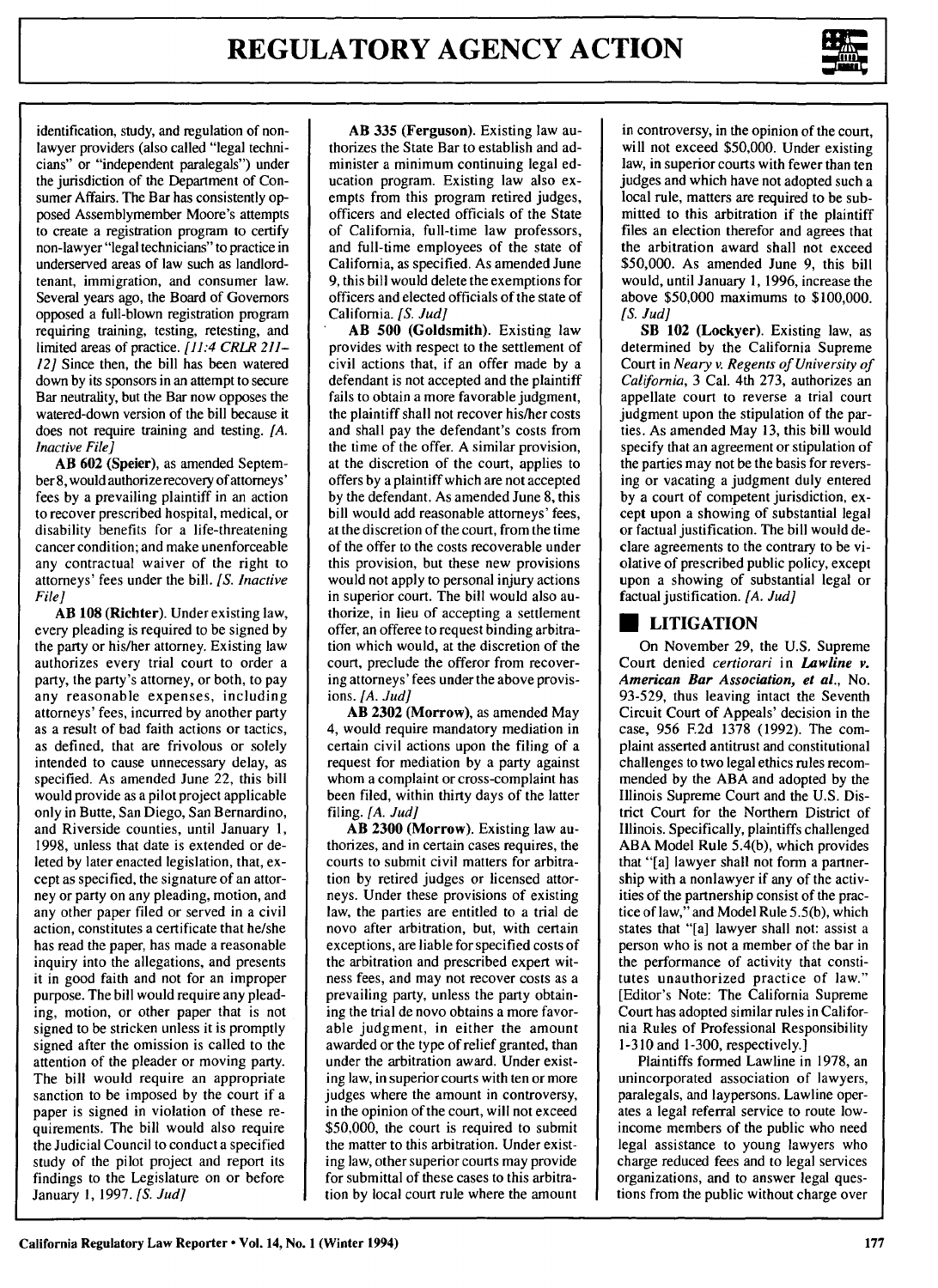

the telephone to assist them in representing themselves in routine legal matters. In February 1988, the **U.S.** Bankruptcy Trustee complained to the Illinois Supreme Court's Attorney Registration and Disciplinary Commission that non-lawyers at Lawline were giving legal advice to debtors in Chapter 7 bankruptcy proceedings. In response to the Trustee's filing of a motion in a bankruptcy proceeding to enjoin Lawline from engaging in the practice of law in bankruptcy proceedings, plaintiff Lawline and its principals filed this action. Plaintiffs alleged that the two ethics rules at issue are the result of a conspiracy among the ABA House of Delegates, the Illinois State Bar Association House of Delegates, and the Chicago Bar Association to protect traditional law firms and restrain trade; plaintiffs further alleged a conspiracy among the three bar associations, the Illinois federal court, the Illinois Supreme Court, and the Illinois State Bar to monopolize the dissemination of legal advice in violation of the Sherman Act and to deprive plaintiffs of their first amendment, due process, and equal protection rights.

The Seventh Circuit found all defendants immune from federal antitrust liability under *Eastern Railroad Presidents Conference v. Noerr Motor Freight,* **365** U.S. 127 (1961). As the disciplinary rules at issue were adopted by the state and federal courts in Illinois, *Noerr's* holding that "[w]here a restraint upon trade or monopolization is the result of valid governmental action, as opposed to private action, no violation of the [Sherman] Act can be made out" applies. The fact that the defendant private bar associations may have colluded to urge the courts to adopt the rules is "immaterial," because *Noerr* also states that "the Sherman Act does not prohibit two or more persons from associating together in an attempt to persuade the legislature or the executive [here the judiciary acting in a legislative capacity] to take particular action with respect to the law that would produce a restraint or monopoly."

On plaintiffs' constitutional challenges, the court dismissed the private and federal defendants, as plaintiffs had not demonstrated that they acted "under color of state law." As to the remaining state defendants, the Seventh Circuit concluded that, because the challenged rules do not draw a suspect classification or infringe on a fundamental right, the state need only show that its regulations are rationally related to a legitimate state interest. "As the district court explained, the two rules in question meet this test because they are designed to safeguard the public, maintain the integ-

rity of the profession, and protect the administration of justice from reproach" (citations omitted). The court found that "[t]he partnership rule limitation promotes the independence of lawyers by preventing non-lawyers from controlling how lawyers practice law. The regulation attempts to minimize the number of situations in which lawyers will be motivated by economic incentives rather than by their client's best interests." As to the unauthorized practice rule, the court agreed with the ABA that "[t]he prohibition against the practice of law by a layman is grounded in the need of the public for integrity and competence of those who undertake to render legal services." Although the Seventh Circuit noted that several prominent commentators disagree with government prohibitions against unauthorized practice, it concluded that "the state may choose any regulations that are rational. When employing the appropriate rational basis test, this Court does not require that the state choose the wisest policy, only that it choose a constitutional one."

On November 30, the U.S. Supreme Court agreed to review the U.S. Ninth Circuit Court of Appeals' decision in *FDIC v.* O'Melveny **&** Myers, 969 **F.2d** 744 (1992). In this matter, FDIC $-$ as receiver for a failed savings and loan institution-sued the law firm of O'Melveny & Myers for professional negligence in connection with the legal advice it provided to the institution. The principal activity of the S&L was the purchase, development, and sale of real estate partnerships sponsored by the S&L and its subsidiaries. These activities were funded by the S&L's insured deposits, which totalled \$958 million in December 1985. In September 1985, the S&L retained O'Melveny to prepare two "private placement memoranda" (PPMs)—documents designed to induce outside investors to become limited partners in real estate deals sponsored by the S&L. O'Melveny wrote substantial portions of the PPMs, edited other portions, and performed a due diligence review to confirm the accuracy and completeness of the PPMs' disclosures. In preparing the PPMs, O'Melveny apparently never communicated with the S&L's previous attorneys (which had determined that up-todate audited financial statements were necessary for one of the real estate offerings at issue), two of its prior accountants (who believed that the S&L's net worth was less than zero), or the S&L's state and federal regulators (who had been told by the accountants of the S&L's precarious financial condition). Although the parties disagreed on several issues related to the

representations made in the PPMs, all parties agreed that the S&L's financial condition was far from sound, and that the S&L's owners had intentionally and fraudulently overvalued the institution's assets, engaged in the sham sale of the assets in order to show inflated "profits," and "generally 'cook[ed] the books."'

In February 1986, FDIC concluded that the S&L was insolvent, placed it in receivership, and took over as receiver. Five days later, FDIC filed a lawsuit against the owners of the S&L, alleging breach of fiduciary duty. FDIC also concluded that the PPMs were misleading, and offered to have the partnerships that controlled the two offerings rescind the investments. In the offer of rescission, each investor agreed to assign to FDIC "all actions, causes of action, claims, or suits of any kind or nature whatsoever against any person or entity arising from the Initial Offering....." Three years later, FDIC commenced this action against O'Melveny, alleging professional negligence, negligent misrepresentation, and breach of fiduciary duty.

In the district court, the parties agreed to stipulate to a set of facts for purposes of O'Melveny's motion for summary judgment. O'Melveny argued that it owed no duty of care to the S&L or its affiliates (including the investors) to ferret out the owners' own fraud; the conduct of the owners must be imputed to the institution, and FDIC-as receiver-stands in the shoes of the institution; and, as an ordinary assignee, FDIC is barred from pursuing any claims against O'Melveny. The district court granted O'Melveny's motion for summary judgment.

The Ninth Circuit reversed, characterizing and rejecting O'Melveny's duty of care argument as follows: "The Firm concedes the existence of a duty by a principal and its agent of complete and accurate disclosure to potential investors in a securities offering, but argues that the investors here have all been fully compensated, and that the agent owes no additional duty to the successor in interest of a principal to make inquiries and disclose information which, the Firm argues, the principal already knew and was trying to conceal. In other words, O'Melveny contends that the federal agency created by Congress to rescue the economy and the victims of failing thrifts can claim no stronger ethical position than did the wrongdoers within that corporate entity; that the government agency is subject to all defenses that might lie as between the wrongdoers themselves and those who may have aided and abetted them in bringing about the disaster. We find such a proposition incredible, partic-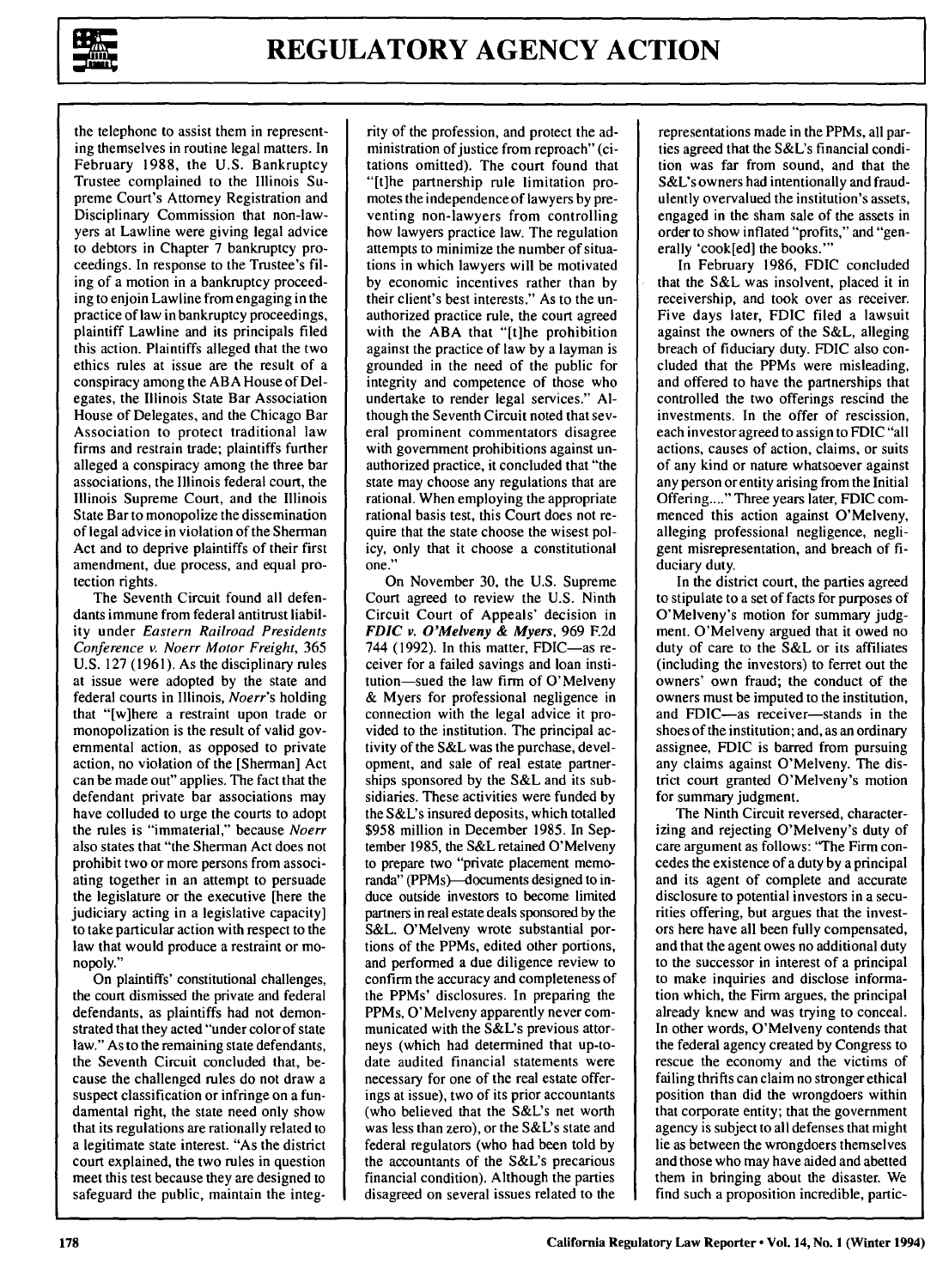

ularly when applied to the duties of attorneys retained to give advice and assistance with respect to public offerings.'

Citing California caselaw and the Rules of Professional Conduct, the court found "a basic duty to give proper advice to the client who is asking the public to invest in its offering...," and moved to the next question-"whether the attorneys are absolved of that duty if there were wrongdoing officers inside the corporation." In this regard, the court noted that a corporation is a distinct legal identity separate from its owners, that-here-the corporation was O'Melveny's client (not the owners), and that the insider/wrongdoers were "acting adversely" to the corporation (such that the misconduct of the officers is not attributable to the corporation now represented by FDIC). The court then rejected the application of "well-established California law" ("a receiver occupies no better position than that which was occupied by the party for whom he acts...and any defense good against the original party is good against the receiver"), finding that "[i]t is now clear beyond doubt that federal, not state, law governs the application of defenses against FDIC. Thus, contrary to O'Melveny's argument, we are not bound by state law, but must instead establish federal law."

In fashioning a federal rule of decision, the court noted that a receiver, "like a bankruptcy trustee and unlike a normal successor in interest, does not voluntarily step into the shoes of the bank; it is thrust into those shoes. It was neither a party to the original inequitable conduct nor is it in a position to take action prior to assuming the bank's assets to cure any associated defects or force the bank to pay for incurable defects....Also significant is the fact that the receiver becomes the bank's successor as part of an intricate regulatory scheme designed to protect the interests of third parties who also were not privy to the bank's inequitable conduct. That scheme would be frustrated by imputing the bank's inequitable conduct to the receiver....In light of these considerations, we conclude that the equities between a party asserting an equitable defense and a bank are at such variance with the equities between the party and a receiver of the bank that equitable defenses good against the bank should not be available against the receiver. To hold otherwise would be to elevate form over substance-something courts sitting in equity traditionally will not do." The Ninth Circuit found that O'Melveny owed a duty of care to its corporate client and that there are genuine issues of material fact as to whether that duty was discharged; the case was re-

versed and remanded back to the district court for further proceedings.

In petitioning the U.S. Supreme Court for review, O'Melveny's attorneys argued that the Ninth Circuit's application of federal common law and apparent creation of the new federal tort of malpractice was improper and that state tort law applies; that its interpretation of an attorney's duty of care creates a "duty to the world" which will forever alter the way lawyers and other professionals must deal with corporate clients; and that its decision dangerously preempts the authority of states to regulate the practice of law and the attorney-client relationship. At this writing, the Supreme Court is scheduled to hear oral argument in the case in March.

In *Howard v. Babcock,* **6** Cal. 4th. 409 (Dec. 6, 1993), the California Supreme Court affirmed the validity of a non-competition clause in a law firm partnership agreement. Under the clause which was upheld as enforceable, the partners of the former Orange County firm of Parker, Stanbury, McGee, Babcock & Combs agreed that if more than one of them withdrew from the partnership prior to age 65 and within one year established with others (including other departing members of the Parker firm) a practice engaged in the handling of liability insurance defense work within Los Angeles or Orange counties, the departing partners would forfeit their withdrawal benefits. After the firm split up and the departing members established a new firm in Orange County handling insurance defense cases, litigation ensued. The trial court upheld the validity of the non-competition clause, but the Fourth District reversed, citing Rule of Professional Conduct 1-500, which precludes any private agreement which restricts the right of a member of the State Bar from practicing law. In light of the fact that the Fourth District's decision conflicted with the Second District's decision in *Haight v. Superior Court,* 234 Cal. App. 3d 963 (1991), the California Supreme Court agreed to review the case. *[12:4 CRLR 238; 12:2&3 CRLR 271]*

The Supreme Court reversed the Fourth District's decision, noting that Business and Professions Code section 16602 permits reasonable non-competition clauses under certain circumstances. In this case of first impression interpreting the applicability of section 16602 to the legal profession, the court analyzed section 16602 and found no ambiguity in the terms of the statute, nothing in the express language of the statute which precludes its application to law firms, and nothing in the legislative history of the statute to indicate the legislature's intent to preclude its application to law firms. As to Rule 1-500, the court stated: "We are not persuaded that this rule was intended to or should prohibit the type of agreement that is at issue here. An agreement that assesses a reasonable cost against a partner who chooses to compete with his or her former partners does not restrict the practice of law. Rather, it attaches an economic consequence to a departing partner's unrestricted choice to pursue a particular kind of practice." The court recognized "sweeping changes in the practice of law," including "the propensity of withdrawing partners in law firms to 'grab' clients of the firm and set up a competing practice," and the decline of "institutional loyalty" within once-stable law firms, and stated that "we can see no legal justification for treating partners in law firms differently in this respect from partners in other businesses and professions." The Supreme Court remanded the case to the trial court for a determination whether the agreement was "reasonable."

In *McEldowney v. National Conference of Bar Examiners,* No. CV-93-3146- AWT (C.D. Cal., Nov. 15, 1993), unsuccessful Bar exam applicant James Kenneth McEldowney sued NCBE, the private organization which prepares and grades the multistate portion of the State Bar exam. Plaintiff alleged that his exam failure was due to NCBE's recognition of answers other than the ones chosen by plaintiff as correct on "one or more" questions on the multistate exam. Plaintiff filed the lawsuit after unsuccessfully petitioning both the State Bar and NCBE for redress.

McEldowney's complaint alleged both negligence and breach of an asserted third-party beneficiary contract between the NCBE and the State Bar, and sought only damages. After denying NCBE's motion to dismiss on grounds of lack of subject matter jurisdiction and absolute quasijudicial immunity (on the latter issue, the court rejected NCBE's argument that it should be entitled to the same immunity as enjoyed by the State Bar, finding that NCBE's administrative role of drafting and grading an exam is no more "judicial" than "a law school professor who is paid \$100 for writing an essay questions for the bar examination"), the court found plaintiff's negligence claim barred by the one-year statute of limitations. The court also dismissed the breach of contract claim, finding that plaintiff is not a thirdparty beneficiary of the contract between NCBE and the State Bar. "The NCBE correctly contends that the purpose of the bar examination, and the [multistate exam] as a part of that examination, is to